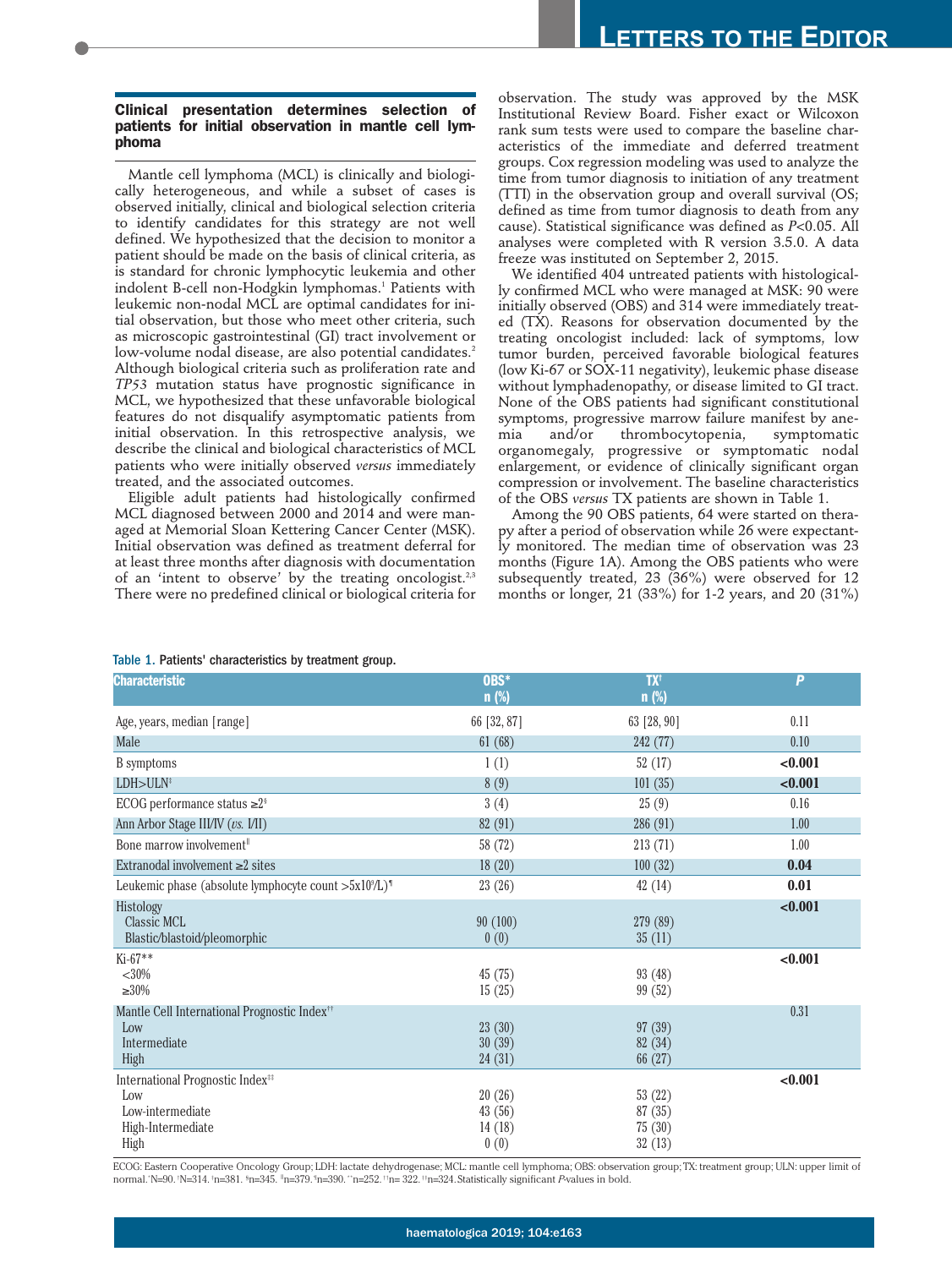

Figure 1. Time from diagnosis to initiation of therapy and distribution of Ki-67 index among patients who were initially observed but subsequently treated. (A) Time from diagnosis to initiation of therapy among observed patients (n=90). The median time of observation is 23 months. (B) Distribution of Ki-67 index among patients of different duration of observation prior to initiation of therapy (n=64).

for 2 years or longer (Figure 1B). In univariate analysis, only the presence of lymphadenopathy [defined as any lymphoma-related lymph node(s) measuring >1.5 cm] was significantly associated with a shorter period of monitoring (HR 2.15; 95%CI: 1.18-3.92; *P*=0.01).

None of the OBS patients had blastic morphology. Ki-67 value was not significantly associated with length of observation (Figure 1B). Fifteen patients with a Ki-67 30% or over (range, 30-70%) were observed for a median of 22 months (95%CI: 7-33 months). Twenty-five OBS patients underwent tumor molecular profiling using the MSK-HEMEPACT assay to identify clinically relevant somatic mutations.4 Of these patients, 3 had a *TP53* mutation (C242Y, G245C, and R280G) and these patients were observed for 4, 18, and 20 months.

To gain insight into the patients with the longest observation period, we reviewed the baseline characteristics of the 30 OBS patients for two years or more. All were asymptomatic and had essentially normal lactate dehydrogenase (LDH) at presentation (28 patients had normal LDH and 2 had LDH 248 U/L; upper limit of normal: 246 U/L) and a low burden of lymphadenopathy [defined as absence of either 3 lymph node sites ≥3 cm or any lymph node site ≥7 cm, per Groupe d'Etude des Lymphomas Folliculaires (GELF) criteria]. Most patients, 93% (28 out of 30), had a good Karnofsky Performance Score (KPS) (≥80%); 2 patients had poor baseline performance status as a result of frailty related to age and other medical comorbidities. Three dominant clinical categories of

indolent MCL were successfully monitored for two years or longer: 1) leukemic phase disease with minimal nodal disease, with or without splenomegaly (n=9); 2) lowtumor-burden disease without leukemic phase disease  $(n=17)$ ; and 3) GI-tract-only disease  $(n=4)$ . Three of 4 patients with GI-tract-only involvement underwent a colonoscopy for routine screening for colorectal cancer or for a history of polyps, and in one case a patient underwent a colonoscopy for evaluation of arthritis and iron deficiency (in absence of anemia).

With a median follow up of 44 months (3.7 years) for survivors, OBS patients had superior OS compared to TX patients; OBS and TX patients had median OS of 11.4 years and 9.4 years, respectively (*P*=0.043) (Figure 2A). However, there was no difference in outcome between OBS and TX patients when comparing time from start of treatment to death (*P*=0.99) (Figure 2B), suggesting that the longer OS among OBS patients is not related to greater treatment sensitivity.

Our study confirms that initial expectant monitoring is an appropriate management strategy for MCL patients and is not associated with inferior outcomes. We found the median duration of expectant monitoring in OBS patients was 23 months (95%CI: 17-28 months). In our cohort, 90 patients (22%) were identified to be candidates for expectant monitoring, and 84 of those patients (93%) were successfully monitored for six months or longer. Therefore, approximately 1 in 5 MCL patients can be initially observed. This proportion is concordant with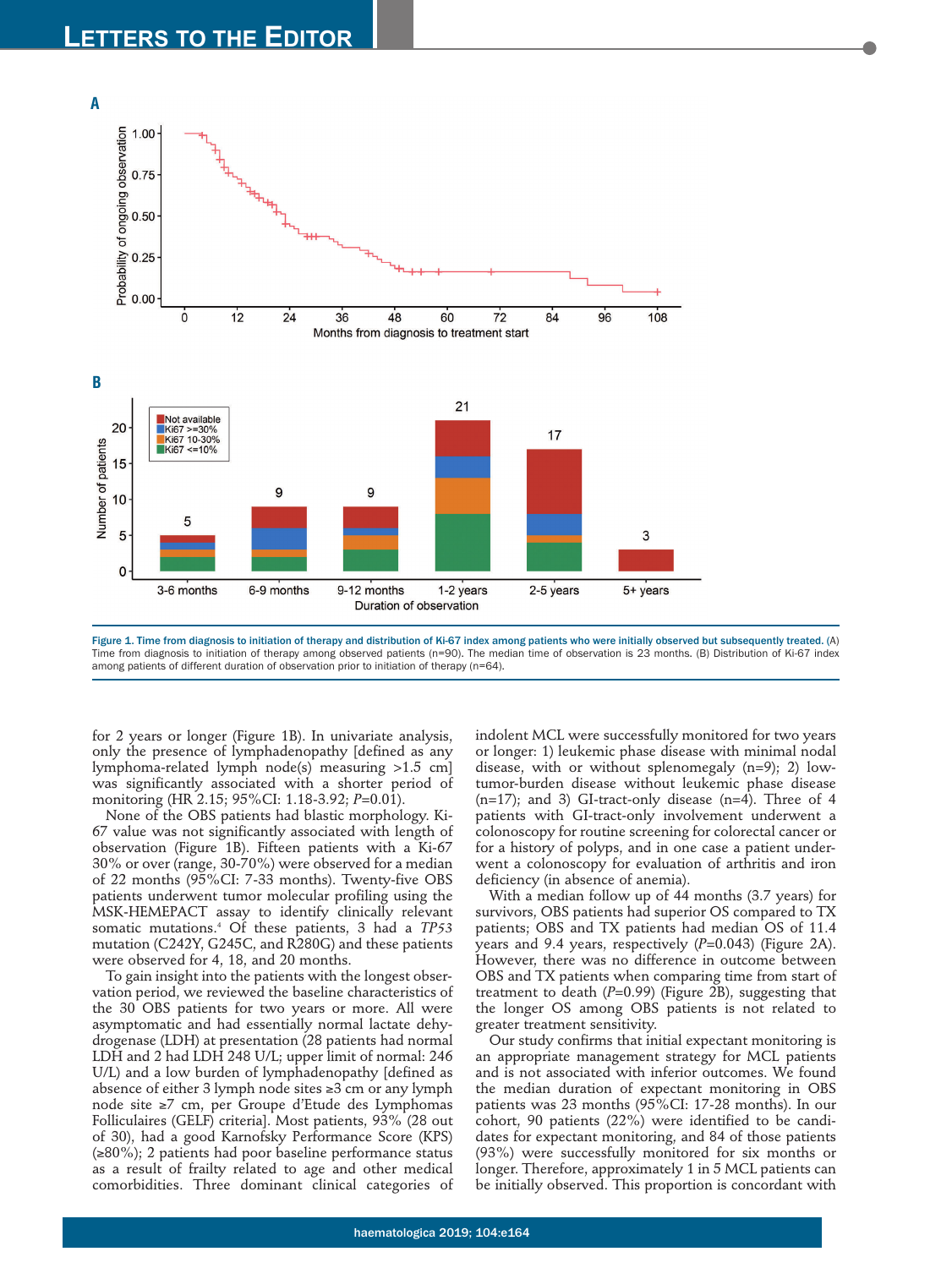

Figure 2. Kaplan-Meier plots of overall survival (OS) from date of diagnosis and from start of therapy in patients who were initially observed or immediately treated. (A) OS since diagnosis. (B) OS since treatment.

published British Columbia Cancer Agency (BCCA) data.3 Martin *et al.* found that approximately one-third of MCL patients were monitored for six months or longer.<sup>5</sup> In other population-based series, such as the National Cancer Database and Swedish and Danish Lymphoma Registries, the proportion of patients monitored for six months or longer is generally much lower, less than 10%.3,6 This suggests that more patients are selected for an initial watch-and-wait strategy at academic medical centers than in the general community.

The survival outcomes were excellent; median OS was 9.4 years among TX patients *versus* 11.4 years in OBS patients. The prolonged OS in OBS patients reflects their more favorable clinical presentation and disease biology.

The only clinical factor significantly correlated with longer TTI in our study was absence of lymphadenopathy. The BCCA report also found that a non-nodal presentation was associated with longer TTI and OS.<sup>3</sup> These results reflect the indolence of non-nodal leukemic phase MCL that has biologically distinct features, including immunoglobulin heavy-chain variable region gene (IGHV) somatic hypermutation, SOX11 negativity, noncomplex karyotype, and a unique gene-expression profile.7-10 Two other MCL clinical profiles described in our analysis and the BCCA series, and associated with observation for two years or longer, were non-bulky nodal disease and GI-tract-only disease, often incidentally discovered after routine colonoscopy.<sup>3</sup>

In MCL, alterations in *TP53* have been shown to be associated with chemo-refractory disease and poor prognosis.11 *TP53*-mutant MCL does not appear to benefit from intensive induction chemotherapy followed by autologous stem cell transplant: median OS is only 1.8 years.11 The optimal therapy for MCL with *TP53* alteration is not clear. In our analysis, 2 asymptomatic patients with low-volume lymphadenopathy and *de novo TP53* mutation were successfully monitored for 18-20 months. Recently published data demonstrated that patients with leukemic non-nodal MCL and *TP53* mutation had stable disease for 6-38 months without need for therapy.10 In the published BCCA series on observed MCL patients (n=75), although TP53 expression by immunohistochemistry (IHC) was associated with a significantly shorter OS, there was no significant difference